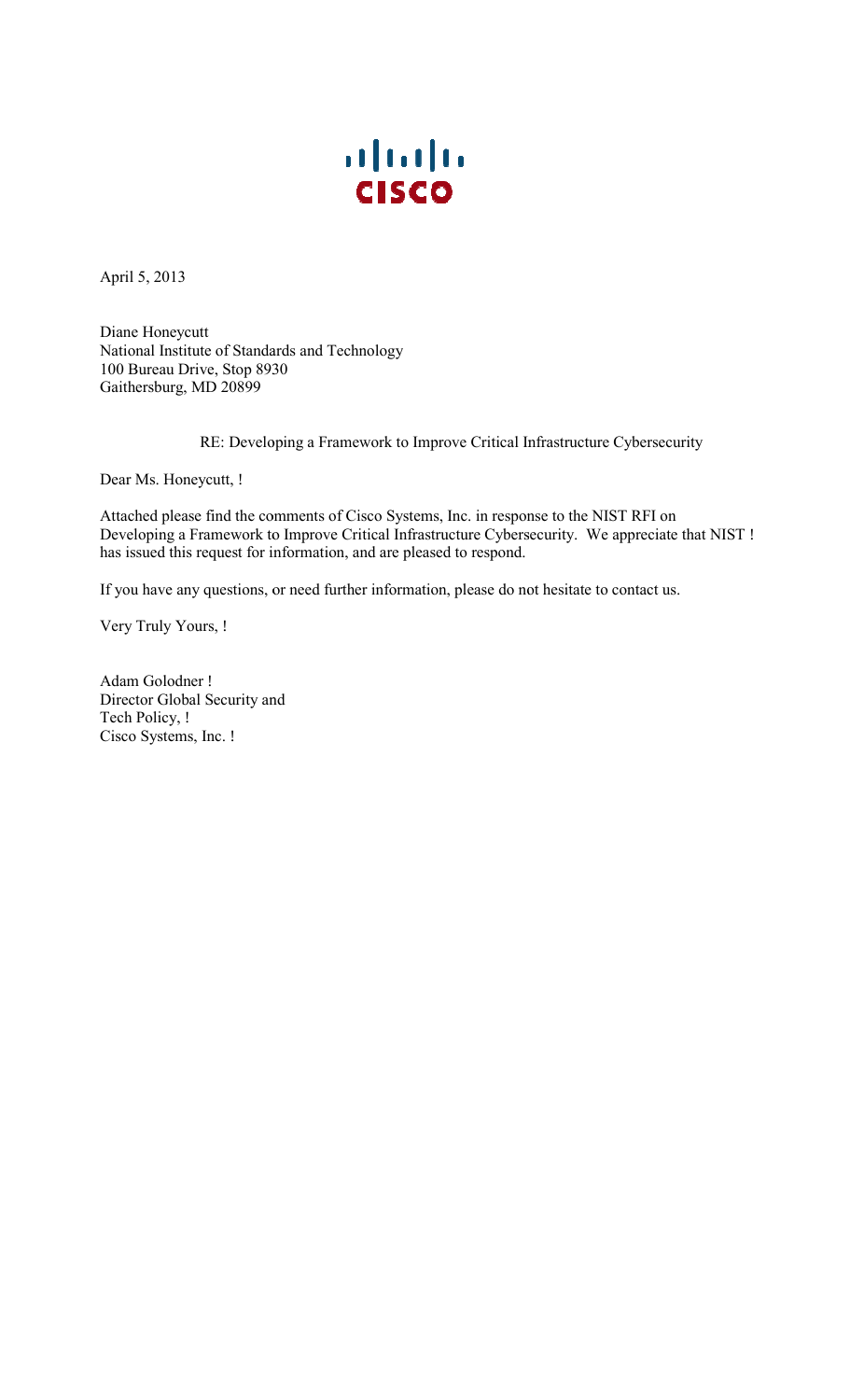## Current Risk Management Practices

 understanding whether particular frameworks, standards, guidelines, and/or best practices are NIST solicits information about how organizations assess risk; how cybersecurity factors into that risk assessment; the current usage of existing cybersecurity frameworks, standards, and guidelines; and other management practices related to cybersecurity. In addition, NIST is interested in mandated by legal or regulatory requirements and the challenges organizations perceive in meeting such requirements. This will assist in NIST's goal of developing a Framework that includes and identifies common practices across sectors.

## 1. ! What do organizations see as the greatest challenges in improving cybersecurity practices across critical infrastructure?

 It's an old adage in cybersecurity, but still fundamentally true, when it comes to security practices, understand best the challenges it faces improving cybersecurity practices for itself or its sector. Each different regulatory environment, different technology environment, and some market participants one size does not fit all. Each critical infrastructure sector, and each company within that sector, will sector, and many companies within that sector, sits within a different market environment, often a are global in scope, while others serve specific domestic markets. Further, the threats and risks for each sector, and company within the sector, can differ substantially as well. Nonetheless, it is likely that as sectors or companies respond to this RFI, some common themes in sectors or types of companies will emerge.

 For the U.S. IT sector, some characteristics that define the sector are that it is innovation driven, global, built on voluntary international standards (by bodies like the IETF, W3C, and the IEEE) that seek to ensure interoperability and security, and the industry drives innovation and security into the infrastructure through a build-once-sell-globally business model. These characteristics are central to the global success to the U.S. IT industry, and the ongoing competitiveness of the industry. Further, as a global business, IT companies have offices globally, and their internal IT systems are therefore global. Like other sectors, one challenge of enterprise cybersecurity for the IT industry is staying agile, changing with innovation in threats and defense, and seeking to ensure response and recovery.

 security. At a base level, companies want to protect their operations, but also preserve and expand the incentives drive the significant innovation and security in IT products and services, draw tens of In addition to challenges, there are significant incentives for IT companies to continually improve benefits flowing from the use of IT, benefits that have been a significant driver of global economic growth. IT companies, like other companies, also want to protect their intellectual property, and the availability and quality of the services they provide. And fundamentally, IT companies want an increasingly trusted global Internet and infrastructure, which fuels their future growth globally. These billions of dollars in IT R&D (which includes R&D related to security) each year, and has spurred global standards like the Common Criteria (ISO 15408 and the related Common Criteria Recognition Arrangement) for product assurance.

 With regard to specific issues, the sharing of information is crucial to improving cybersecurity practices, yet the ability and likelihood of sharing often depends on the type of information that might be shared. Some categories of information, like threat analysis, indications of compromise, and tactics, techniques, and procedures, are more easily shared than other types, and can effectively be shared across and within sectors, and have significant value. Security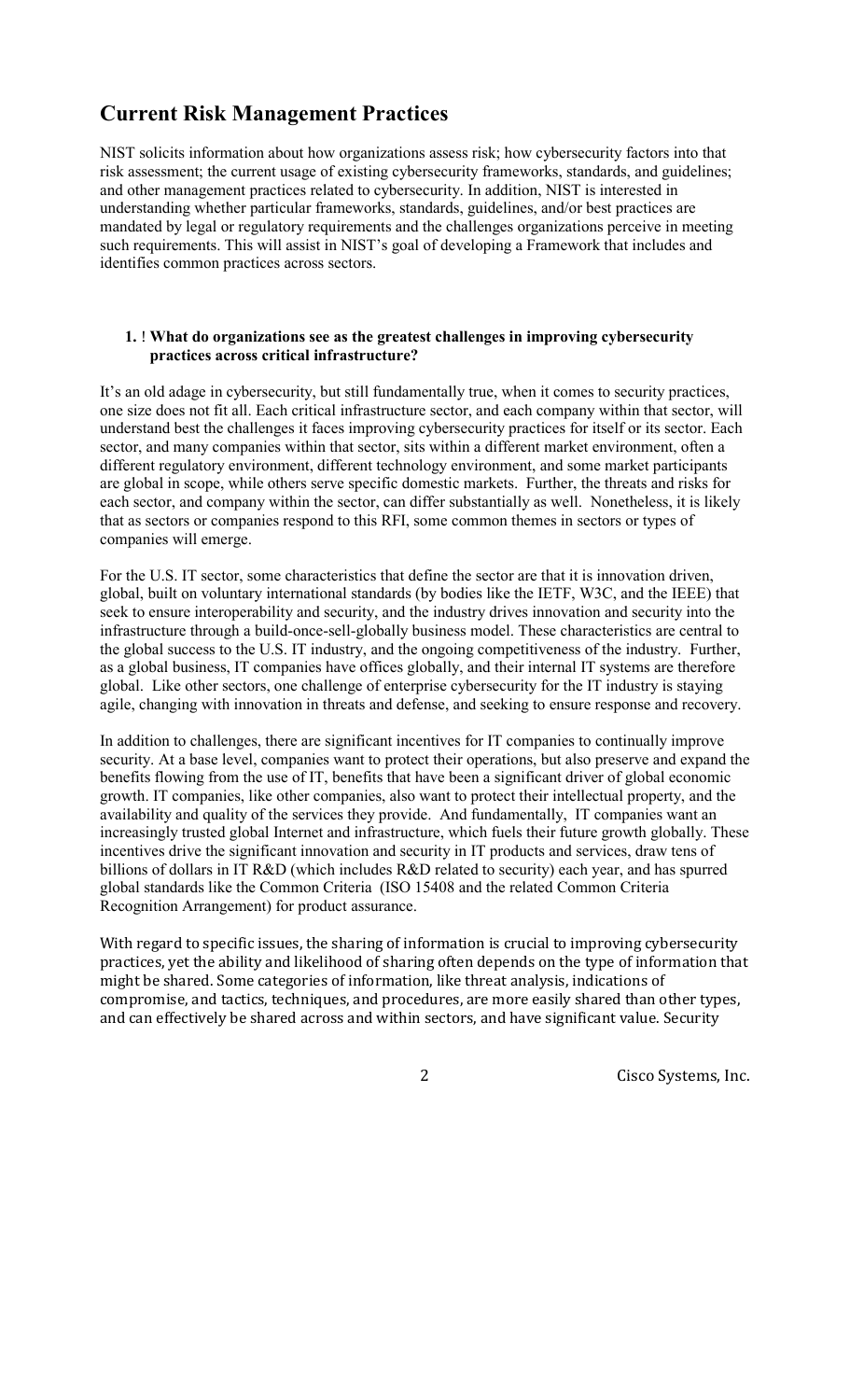practices tend to be more organization specific and except in general usage (e.g. the categories set out in the Specific Industry Practices section of the RFI) less applicable outside each organization. It is also the case that often detailed security practice information is not shared as it may provide information that could be exploited to breach a system, and in any case often is enterprise specific.

#### 2. ! What do organizations see as the greatest challenges in developing a cross-sector ! standards-based Framework for critical infrastructure?

 and business models – while at the same time recognizing and respecting the significant differences any framework needs to be iterative, and be flexible enough to allow best practices to evolve over specific, and a challenge will be how to capture practices like the general categories of Industry The greatest challenges in developing a cross-sector framework will be finding something that works and maintains flexibility, agility, and innovation across different types of infrastructure, architectures, between and within the different sectors. Further, security threats are certain to evolve over time, and time to meet those changing threats. Another challenge is ensuring that the framework doesn't lend itself to becoming check the box compliance, instead of thoughtfully applied security. And finally, as discussed above, information sharing about threats, tactics, techniques, procedures, lends itself to sharing across sectors and within sectors, while specific security practices tend to be organization Specific Practices listed below in a method that allows organizational specific use.

## 3. ! Describe your organization's policies and procedures governing risk generally and cybersecurity risk specifically. How does senior management communicate and oversee these policies and procedures?

With regard to our policies and procedures for governing risk generally, we have an integrated, crossfunctional, decision making committee (known as the a risk and resiliency operating committee), that helps drive informed risk and resiliency decisions and risk governance. The committee oversees additional cross-functional working groups that focus on specific issues. The various working groups identify risks, ensure risk owners are assigned, and that risks are mitigated and addressed.

 Specifically with regard to cybersecurity, our information security group has adopted a policy review of policies on a regular basis. Policy review and approval is provided by key organizations that include legal, human resources and IT. Through collaboration with our governance risk compliance group, security risks are prioritized and our policies and procedures are adjusted to management lifecycle around the identification of policy topics, and the creation, approval and address these risks. The results of these assessments are communicated to senior management. Further, the Audit Committee of our Board of Directors receives regular updates on information security, and the Audit Committee provides updates to the full Board of Directors.

## 4. Where do organizations locate their cybersecurity risk management program/office?

We do not have a specific "cybersecurity" risk management office. Rather, risks associated with cybersecurity are managed by our global risk management and enterprise risk management teams, in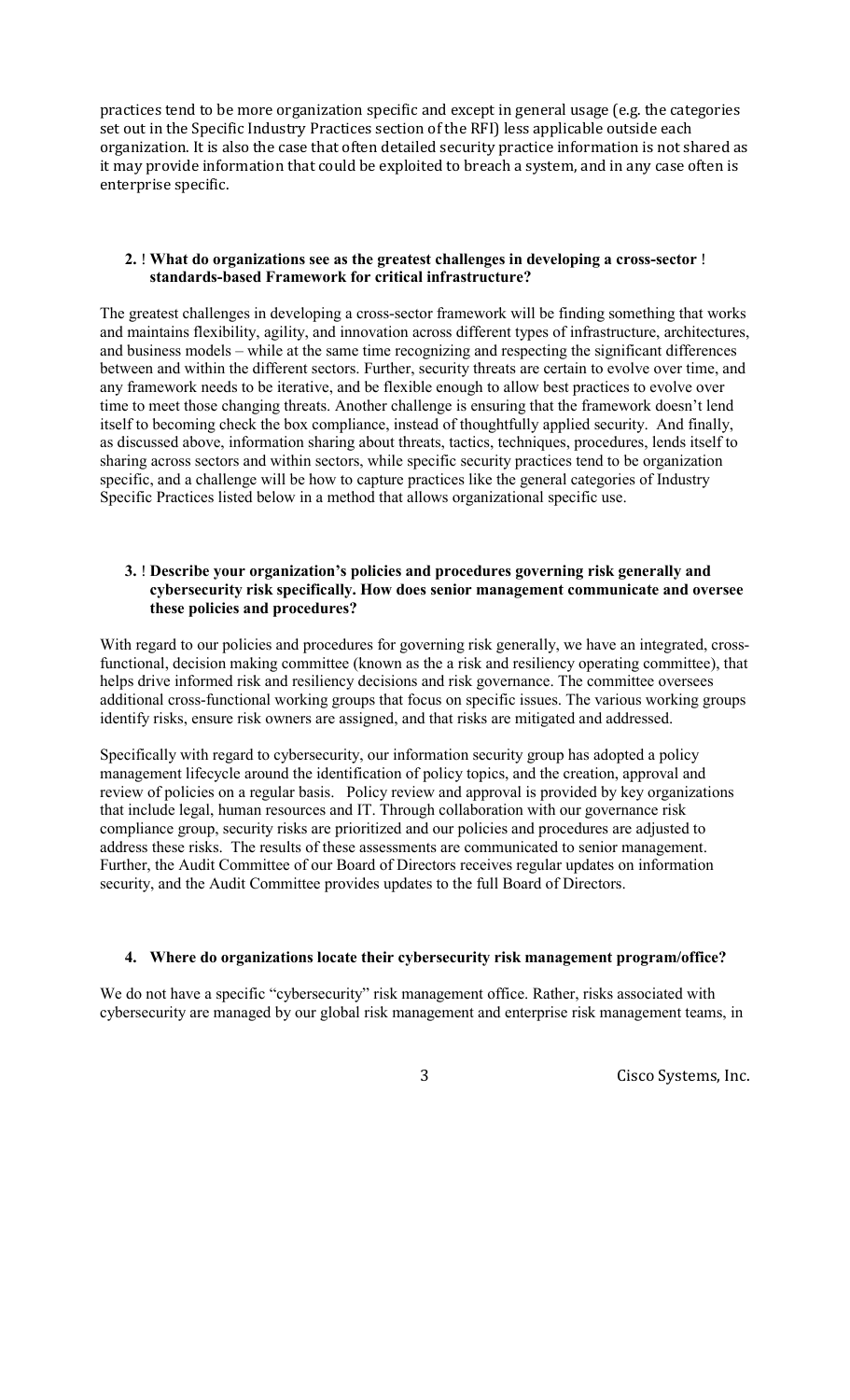coordination with multiple functions across the company, including the information security team. We find that this is a common approach in the technology sector. Any crisis or incident that could potentially disrupt our business would also be managed by our business resiliency team to address the situation and help to ensure on-going operations of the business.

## 5. ! How do organizations define and assess risk generally and cybersecurity risk ! specifically?

 management, information security, safety and security, legal and human resources teams join forces ours. From them, we are able to add a broad industry perspective, as well as to learn about specific As with other multinational companies, defining and assessing risk is a cross functional job involving multiple functions across the company. Primarily, the global risk management, enterprise risk to identify, assess, and mitigate the risks we face. We also rely on information about current trends and conditions from industry experts in order to understand emerging risks facing companies like issues. In addition, we regularly conduct benchmarking exercises with other large, multi-national companies.

## 6. ! To what extent is cybersecurity risk incorporated into organizations' overarching enterprise risk management?

 assessing the risk appropriately. We have an enterprise risk management risk portfolio where all risks issues, as well as the risks associated with the global economy, execution risk, market transitions, and Cybersecurity is one of the many risks identified and evaluated by our enterprise risk management group. The identification and evaluation of enterprise level risks by the enterprise risk management group is an ongoing process to ensure we address and capture the latest information relevant to are defined and ownership is assigned to identify who is accountable for managing and mitigating the risk. As discussed in question 3, the Board of Directors receives updates on information security globalization among other risks.

## 7. ! What standards, guidelines, best practices, and tools are organizations using to understand, measure, and manage risk at the management, operational, and technical levels?

 ISAC, the global Forum of Incident Responders and Security Teams (FIRST), ISO and NIST We have developed practices for cyber and network security to address our and our customers' needs. In creating our internal security approach we draw on the leadership and expertise from our in-house InfoSec team, including our Computer Security Incident Response Team (CSIRT), our recognized global thought leadership in the area of security, a robust in-house security awareness and training program, as well as our interactions with outside groups like the ITpractices, and interactions with other information sharing organizations and our customers.

We incorporate elements of a number of different international standards in delivering our risk management framework, but we do not apply them wholesale across our enterprise. A variety of tools and assessment methodologies are used to measure the security posture of the enterprise.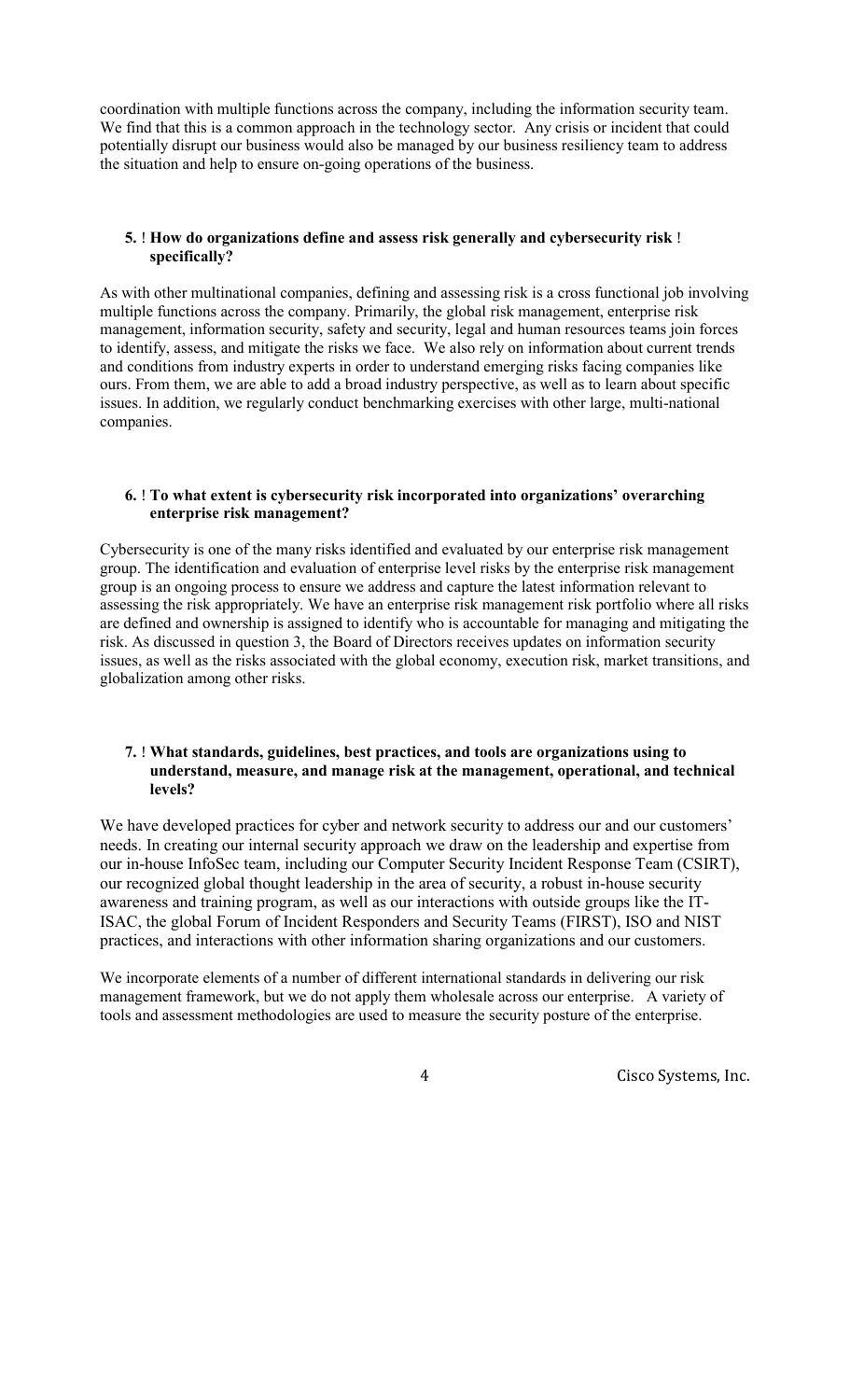unable to see. This helps us to increase our efficacy in finding issues by using better tools. One measure we find useful is how many issues we find ourselves verses how many we learn about from external reports. As we deploy new advanced tools sets, we discover issues we previously were

 we are constantly using our discussions and interactions with them as inputs to and exports of our It is our continual investment in our practices, combined with mutual exchanges with our customers – both private and public sector - that continually make us more effective in what we do today. Our practices adapt each and every year, and have for twenty-five years. In working with our customers, practices.

## 8. ! What are the current regulatory and regulatory reporting requirements in the United States (e.g. local, state, national, and other) for organizations relating to cybersecurity?

 breaches if they occurred. In addition to general corporate reporting required of public companies, including disclosure of material risks as part of required SEC filings, we would be subject to state laws on notifications of

## 9. ! What organizational critical assets are interdependent upon other critical physical and information infrastructures, including telecommunications, energy, financial services, water, and transportation sectors?

 As a large multinational corporation, we, like other companies, use and contract for a variety of recovery, often by building-in redundancy of service providers, and dispersing geographic services from sectors throughout the economy, including, but not limited to energy, financial services, telecommunications, and transportation. These services are factored into our enterprise risk management practices. As part of our risk management practices, we build-in resiliency and dependency.

 In addition, we have a robust business resiliency team that is tasked with responding to crises or incidents that could potentially interrupt business. Our business resiliency program includes incident management, business continuity, IT services and data center integrity. The team is designed to respond to all types of incidents that may disrupt business, including cyber incidents.

## essential services while managing cybersecurity risk? 10. What performance goals do organizations adopt to ensure their ability to provide

We have performance goals for the availability of services and the systems they rely on based on service criticality. Each main service is given a priority rating and based on that rating a service availability goal is determined. For business critical services we seek to provide geographic redundancy and failover.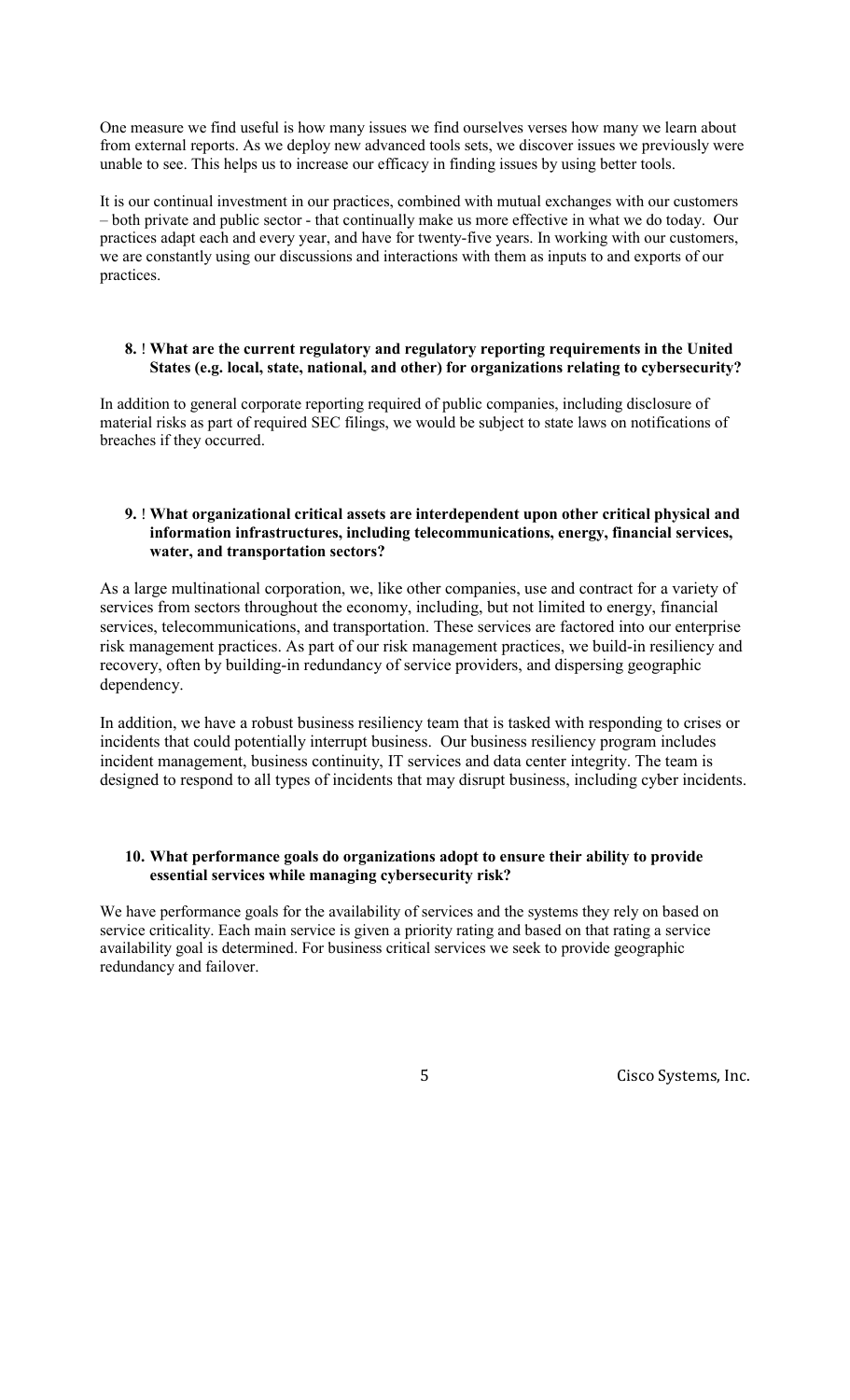## 11. If your organization is required to report to more than one regulatory body, what information does your organization report and what has been your organization's reporting experience?

See response to question 8.

## 12. What role(s) do or should national/international standards and organizations that develop national/international standards play in critical infrastructure cybersecurity conformity assessment?

 generation. The IT industry builds products based on these interoperable standards and a build-once-The IT industry, and IT networks, are based on the use of industry-led, voluntary international standards developed by bodies like the IETF, W3C, and IEEE, which seek to ensure interoperability and security across global networks. For example, the Internet itself is based largely on these standards and standards bodies. And the Internet is governed by a non-governmental multistakeholder governance model, that has fueled the exponential growth of the Internet for a sell-globally business model that that drives innovation, security and efficiency into products and networks. The security of IT products is evaluated under the global conformance standard, the Common Criteria (CC), which is both an ISO standard, ISO 15408, and the subject of the Common Criteria Recognition Arrangement (CCRA) among most leading economies of the world. NIST is a partner in the National Information Assurance Partnership (NIAP), the Common Criteria scheme lead for the U.S.

 helps ensure the protection of the core intellectual property and innovation of IT companies. The CC is forward looking, and can evaluate for new issues, such as supply chain (where a pilot has been evaluation and certification process inures to the benefit of all IT users, as the same product that achieved CC certification for national security systems under the build-once-sell-globally business adhering to this global standard is of paramount importance to security, the interoperability of the The Common Criteria allows for evaluations by non-governmental independent labs, and mutual recognition by CCRA countries, allowing the IT industry to certify once and sell globally, avoiding any disparate and conflicting country-specific requirements that would undermine interoperability and security of the network. Further, the use of independent labs (accredited by the CCRA schemes) authorized), and new generation mobile devices. Importantly, the benefits of the Common Criteria model, is the same product that is sold into, and used by, private industry globally. Having and network, and the IT industry.

 As a general matter with regard to cybersecurity standards, global standards are critical not only for interoperability, scalability, stability and resilience. These kinds of standards have a positive role to interoperability and developing global markets, but for improving cybersecurity posture. Poorly designed or implemented, or conflicting, national standards in the area of cybersecurity can create unnecessary risks that extend beyond the borders of a nation. Therefore, modern global standards tend to exhibit principles such as being voluntary, transparent, and expert-driven, and provide for play in cybersecurity.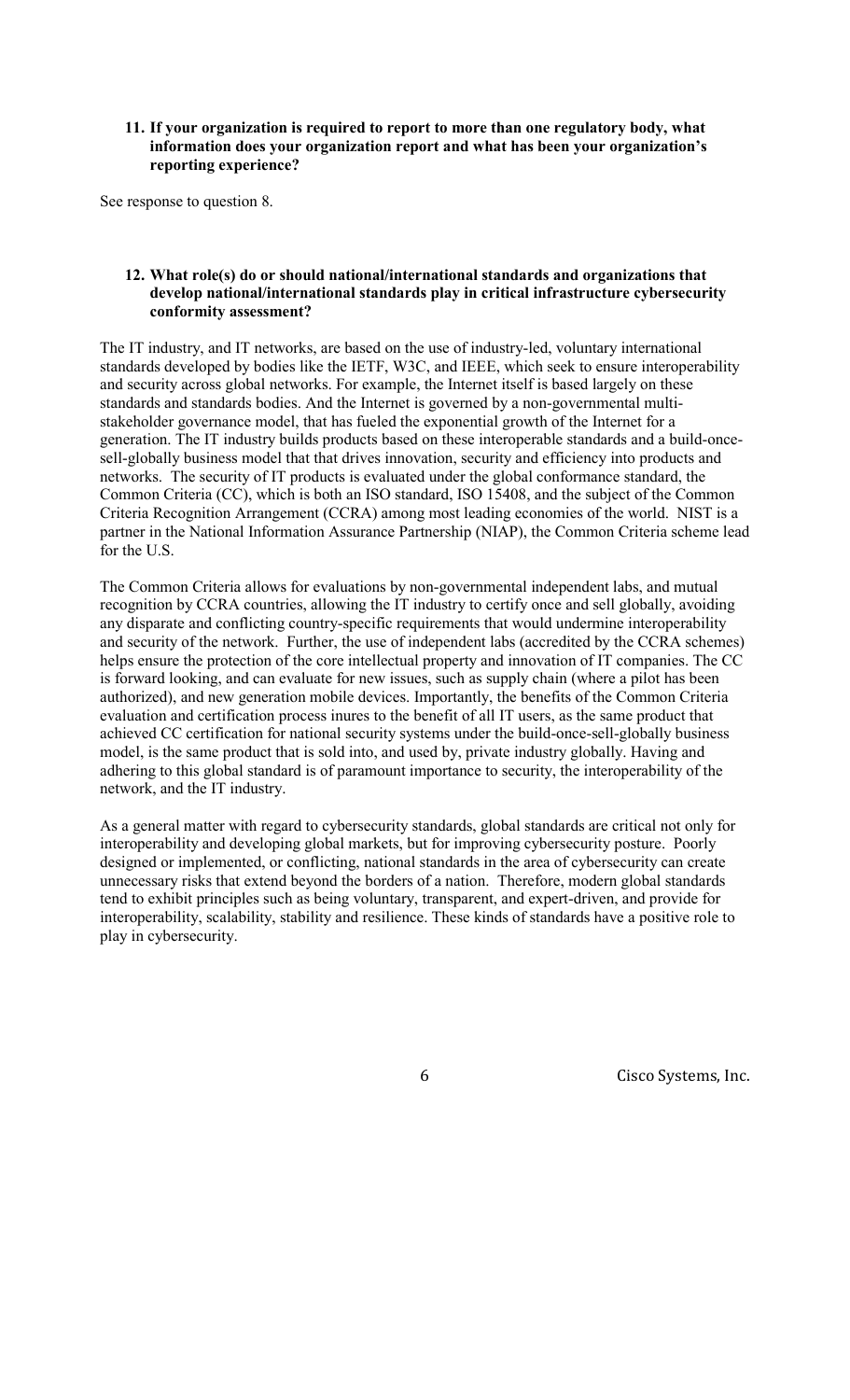# Use of Frameworks, Standards, Guidelines, and Best Practices

 As set forth in the Executive Order, the Framework will consist of standards, guidelines, and/or best practices that promote the protection of information and information systems supporting organizational missions and business functions.

NIST seeks comments on the applicability of existing publications to address cybersecurity needs, including, but not limited to the documents developed by: international standards organizations; U.S. Government Agencies and organizations; State regulators or Public Utility Commissions; Industry and industry associations; other Governments, and non-profits and other non-government organizations.

 increased usage. Please provide information related to the following: NIST is seeking information on the current usage of these existing approaches throughout industry, the robustness and applicability of these frameworks and standards, and what would encourage their

## 1. What additional approaches already exist?

 Many sectors have sector specific best practices and standards. Each of these sectors will understand enterprises or networks that are global, the use of global standards are particularly important. Many mature enterprises do not use any particular standard wholesale, but use and incorporate elements of many different standards or best practices to undertake enterprise cyber risk management. Some approaches that have gained mindshare include the NIST 800-series on risk management; risk product security, the international Common Criteria is the global standard for product integrity assurance enabled products require certification) flow to all private sector users of the product. best the challenges of and priorities for securing their enterprise, and providing service. In industries, assessment, and security controls guidance the ISO-IEC 2700x series on information security management system and information security management; and the Information Systems Audit and Control Association Risk Management Framework COBIT 5. Having said this, many sectors have industry specific approaches that enterprises and operators draw upon. For the IT sector and IT evaluation and certification. Given the build-once-and-sold globally business model of the IT sector, the benefits of the Common Criteria obtained to sell to national security systems (with in the U.S. the Committee on National Security Systems deciding which information assurance or information

## 2. Which of these approaches apply across sectors?

 practices mentioned in response to question 1 above, as well as the thoughtful use of many of the practices, will be part of the work in creating the framework. Different types and information and approaches apply across sectors in different ways. Information sharing about threats, tactics, techniques, procedures, lends itself to sharing across sectors and within sectors, while specific security practices tend to be more organization specific, with mature organizations (those having an installed base of systems) drawing on elements from some of the Industry Specific Practices defined in the RFI below. Defining which elements can be applied as effective cross sector approaches, along with a healthy respect for the sector or enterprise specific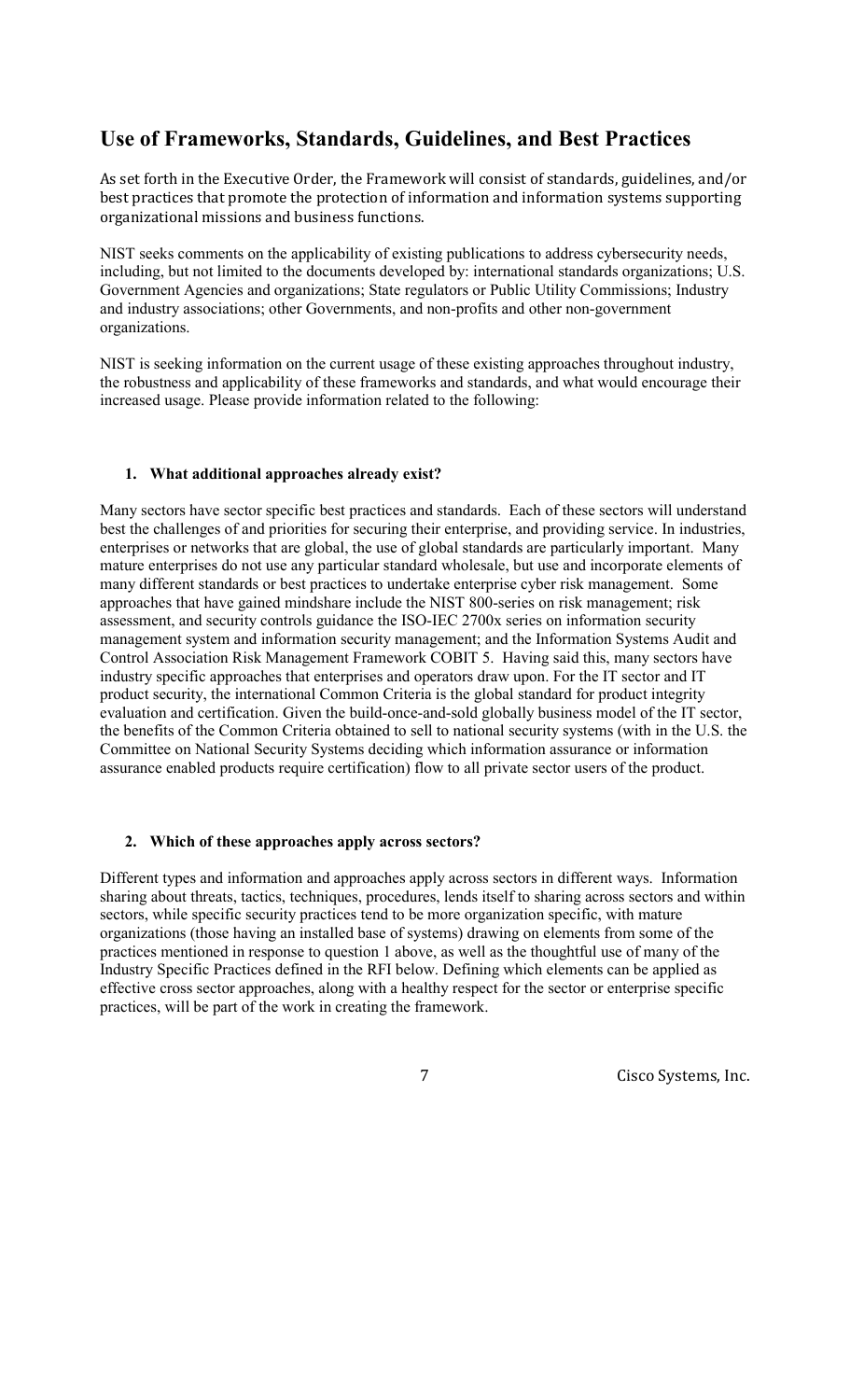#### 3. Which organizations use these approaches?

 use many elements of the NIST guidelines. M any global organizations draw from elements of the Many federal, state, and local governments, research institutions, and some colleges and universities ISO or ISACA approaches, as well as they have the benefit of recognition around the world.

#### 4. What, if any, are the limitations of using such approaches?

 environment and add detailed controls or processes where these may be beneficial. These issues are As discussed in response to questions 1 and 7 of the Current Risk Management Practices section, in mature organizations security practices tend to be more organization specific, with organizations drawing from elements of the practices mentioned in the response to question 1 above, as well as the thoughtful use of many of the practices set out in the Specific Industry Practices section below. Organizations should be prepared to modify, and add pertinent detail to whatever approach, or combination thereof, is implemented. Organizations may also have to tailor the approach to their particularly important in new operating models, like cloud computing where a la carte services are moved in and out of the enterprise to gain efficiency and in many instances security.

#### 5. What, if any, modifications could make these approaches more useful?

 It may be possible to enable a modular approach, where enterprises use elements of existing relevant best practices that fit their enterprises, architecture, installed base of systems, future services, and business processes. The modular approach could also integrate in elements of the changing landscape (e.g., cloud computing, BYOD, etc.) that are needed to ensure that these approaches continue to be relevant to the risk factors encountered by organizations. The increase in the rate of change of the IT environment necessitates frequent review and update of the elements applied to the risk management of an enterprise.

#### 6. How do these approaches take into account sector-specific needs?

 Any approach has to take into account sector-specific needs, as well as the particular circumstances specific guidance across industries and global boundaries. of the enterprise. A modular approach may be able to accommodate company, and sector, specific needs and avoid conflicts, while still maintaining the benefits of overall useful practices. It is important to prevent conflicting recommendations that may occur when attempting to manage sector

## 7. When using an existing framework, should there be a related sector-specific standards development process or voluntary program?

As a general matter, there should not be a conflicting, or divergent, set of best practices or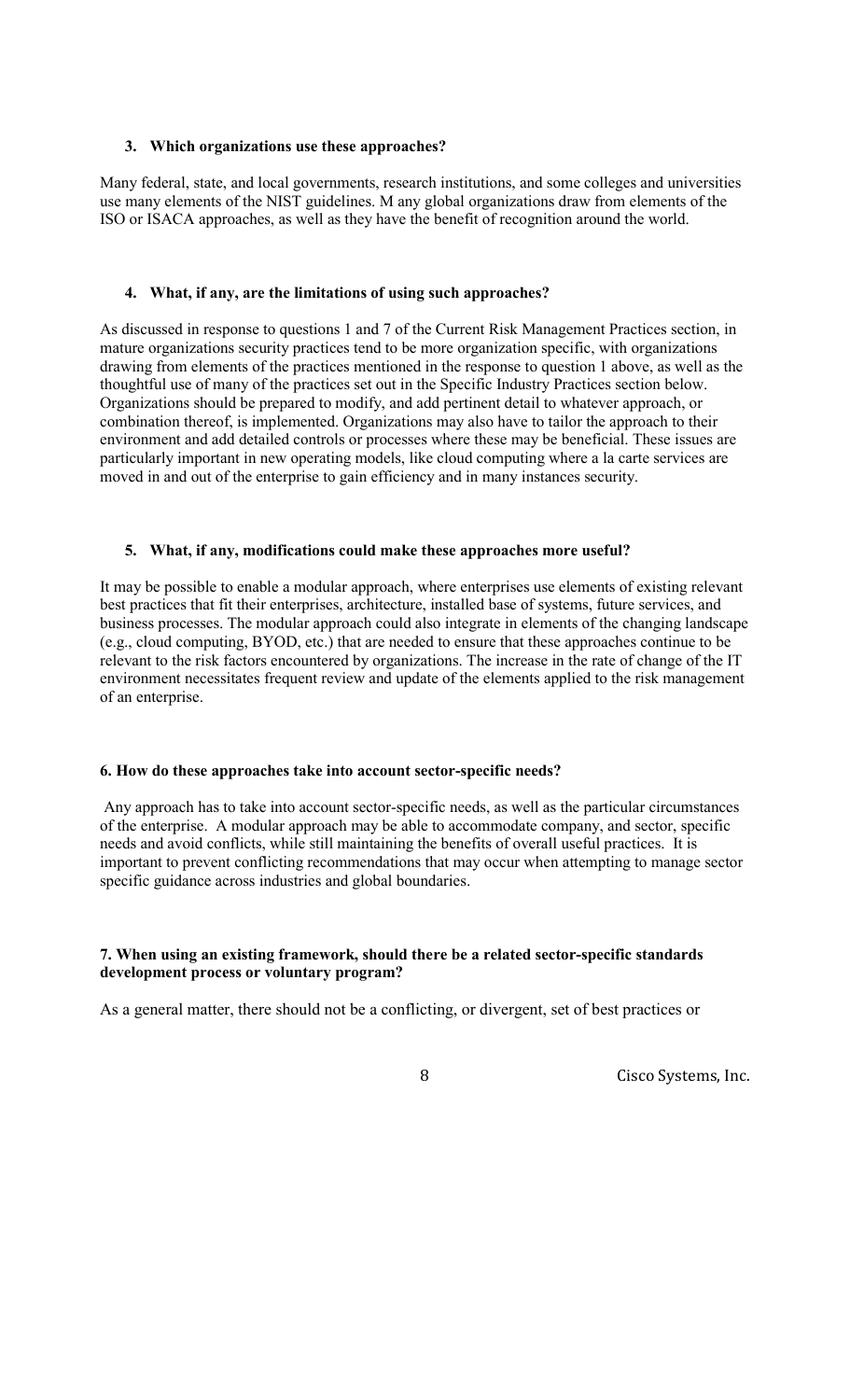standards.

## 8. What can the role of sector-specific agencies and related sector coordinating councils be in developing and promoting the use of these approaches?

 other best practices. The success of the SCCs and the voluntary public-private partnership in the U.S. is also important as an example for the path forward for other countries dealing with the cyber The DHS sector coordinating councils (SCC) have a great role to play in sharing and promoting the use of the voluntary framework. The SCC are the heart of the public-private partnership, and making them as effective as possible is key to the voluntary use and dissemination of the framework and issue now and into the future. Having successful voluntary SCCs and the use of the framework will set the right precedent globally. With regard to sector specific agencies, the members of each sector will have the best sense of the proper role of the sector specific agencies.

## 9. What other outreach efforts would be helpful?

 institutions is important. Small businesses need to understand what measures they can take to protect In addition to the sector coordinating councils, outreach to small businesses and educational themselves and their customers, and educational institutions (both K-12 and higher education) can inculcate good cyber practices to young people so that it becomes second nature, and not a novel concept.

As a general matter, continued emphasis on cyber awareness and education across the economy continues to be critical. Understanding cyber risks and security practices need to become second nature, and integrated into the way we work and interact with each other.

# Specific Industry Practices

 In addition to the approaches above, NIST is interested in identifying core practices that are broadly applicable across sectors and throughout industry.

 NIST is interested in information on the adoption of the following practices as they pertain to critical infrastructure components:

- Separation of business from operational systems;
- Use of encryption and key management;
- Identification and authorization of users accessing systems; • Separation of business from operational systems;<br>
• Use of encryption and key management;<br>
• Identification and authorization of users accessing systems;<br>
• Asset identification and management;<br>
• Monitoring and incident
- Asset identification and management;
- 
- Incident handling policies and procedures;
- Mission/system resiliency practices;
- Security engineering practices;
- Privacy and civil liberties protection.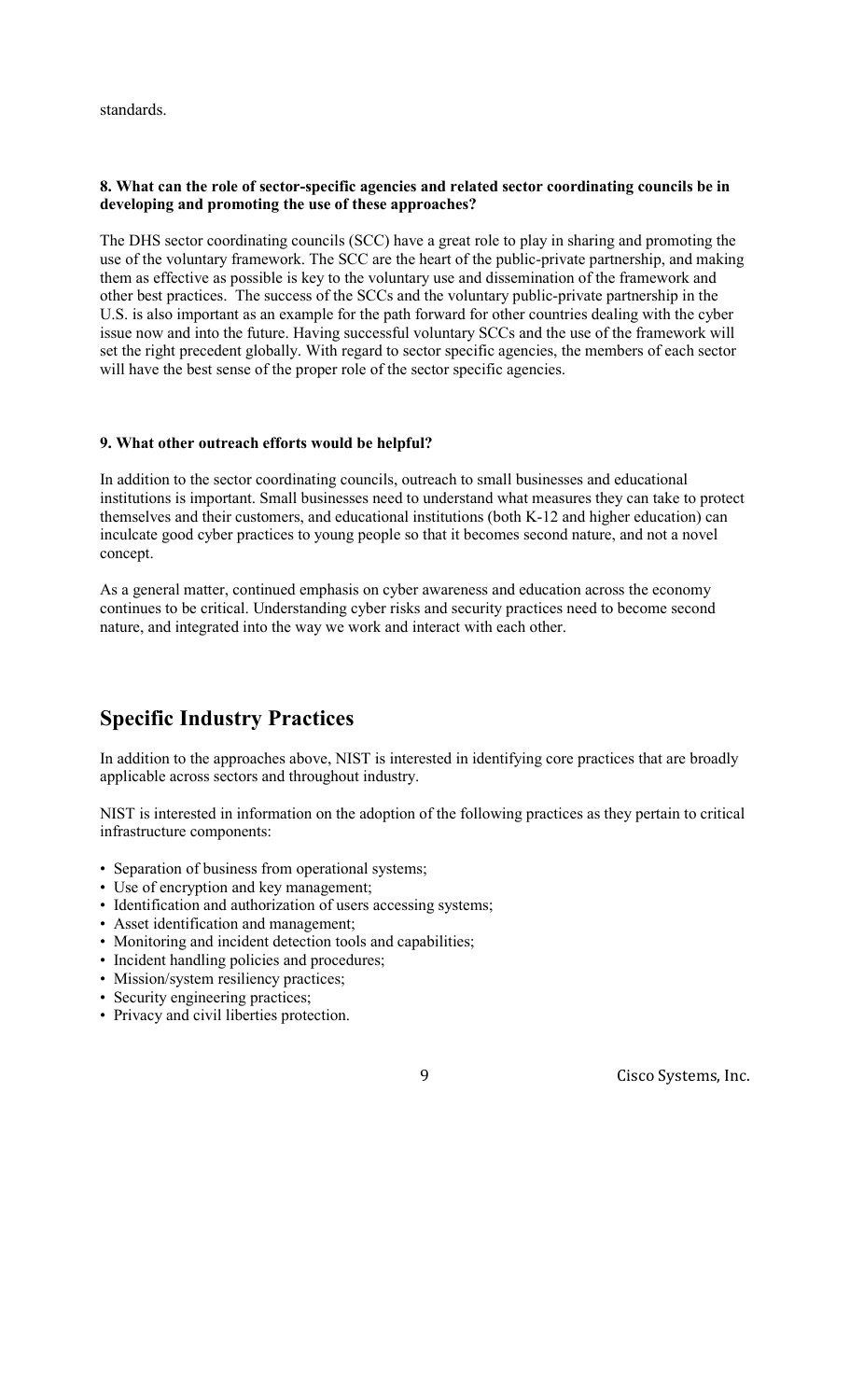## 1. ! Are these practices widely used throughout critical infrastructure and industry?

Most of the practices are used at some level of maturity in larger organizations, but use will likely vary across and within sectors. Also, most organizations have a mix of an installed base of systems, recent systems, and adoption of leading edge technologies, business practices, and business models. Those organizations having the greatest amount of divergent systems, those planning to or utilizing cloud computing or similar model, and those integrating personally owned devices into their IT systems have to work hard to implement these practices consistently across their organizational boundaries.

 organization. We also find that these practices are often most effective where the operational users of the IT in any particular business function have an understanding of the importance of security, and there is good dialogue between the user group and the IT department about the benefits these practices bring. Even within the enterprise, awareness and education is important. We find that the knowledge and experience in applying these practices is often concentrated in the IT

## 2. ! How do these practices relate to existing international standards and practices?

 Many best practice guides and standards address these practices. The complex challenge is realize the limitations of their implementation of the practice. negotiating some of the competing technical, cultural, business, and security considerations. Further, even if the category is utilized, if not performed with skill and diligence, organizations may not

#### 3. ! Which of these practices do commenters see as being the most critical for the secure operation of critical infrastructure?

 operations. The relative importance of these practices would be dependent on the business practice at intrusions. It is important to have a base understanding of an organization's infrastructure and borders of a network really are. Getting to this base understanding, and thoughtfully applying and The majority of these practices are considered by entities as they plan for their cybersecurity issue, and the risks, vulnerabilities, and threats to that process. There likely is substantial variance across organizations in the ability to undertake the detection and handling of the most sophisticated operations – systems and users on the network, location and access control to data, and where the integrating the right practices across both the existing installed base and forward leaning systems and operations, is of a high priority. It is also important to undertake network security architectural work up front, as architecture security engineering practices are valuable for creating resilient architectures and corresponding technology deployment plans.

#### 4. ! Are some of these practices not applicable for business or mission needs within ! particular sectors?

All of these practices, or similar, are presented to greater or lesser degrees in existing guidance.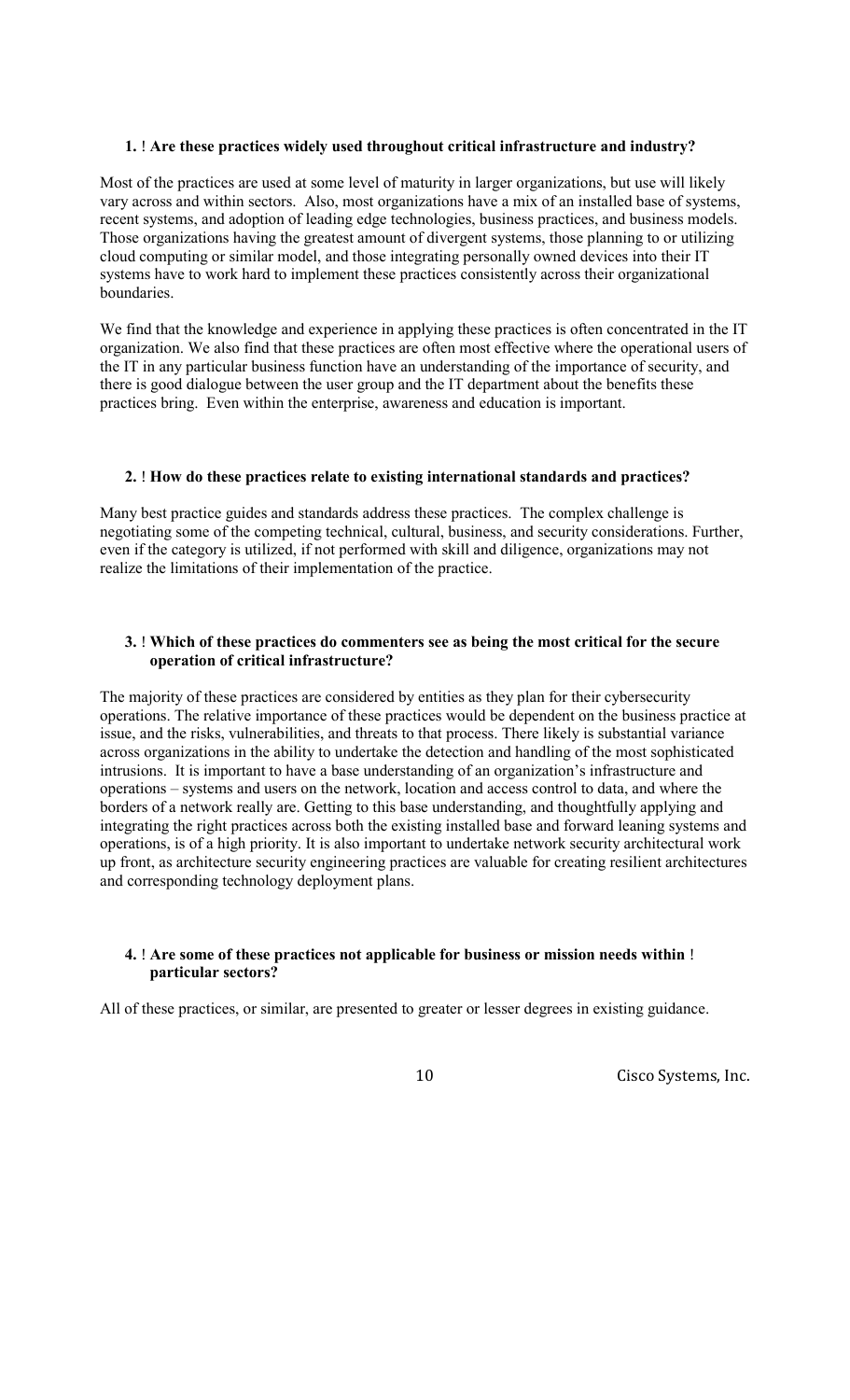While organizations may place greater emphasis on some aspects due to particular risk factors, none of these practices would typically be considered out of scope.

#### 5. ! Which of these practices pose the most significant implementation challenge?

 Sectors, and enterprises within sectors, vary substantially, and some of the practices are of a higher priority, and relate to more or less critical business functions, depending on the particular enterprise or organization. This is why priority setting is so important. Also, the mix of installed base, newer and newest technologies and business operations to be performed also informs which practices impose significant implementation challenges.

 One practice that is of significant importance, and often an implementation challenge, is the processes, but also their dependency upon and relationship to each other. Consistent implementation consistent, operational, discipline to apply and measure the use of these practices, and adapt, over time. A related challenge is the resiliency of important processes, which allows for services to continue under stress. Resiliency requires an intimate understanding of not only individual important of resiliency processes requires consistent awareness and discipline, which can prove difficult in highly distributed or fast moving environments.

 Also as discussed in response to question 1, implementation of good security practices benefits from how security practices can be implemented while still achieving, supporting, and enabling the underlying business goals enabled by the use of IT. robust communication inside the enterprise - between the IT department and the users of the IT in operational units, so that everyone understands the security issue, the usefulness of the practices, and

Finally, there is often some tension between the implementation of one practice and the goals of another practice. Resolving this tension often involves making informed choices. Having a process to understand and negotiate these tensions is critically important.

## 6. ! How are standards or guidelines utilized by organizations in the implementation of these practices?

 Many mature enterprises do not use any particular standard or guideline wholesale, but use and incorporate elements of many different standards or best practices to undertake enterprise cyber risk management. Many mature organizations also take a proactive approach and framework that draws upon applicable consortium and/or industry best practices, and pertinent typically implement elements of standards and guidelines as part of a security and risk management manufacturers and service providers recommendations. When applying some of these practices, often there are overlapping and sometimes conflicting recommendations that must be reconciled to suit the organizational risk posture. Organizations that have not spent significant time working through best practices are often faced with guidance lists that are accumulative, and would result in significant duplication of effort, and need to identify and harmonize conflicting recommendations.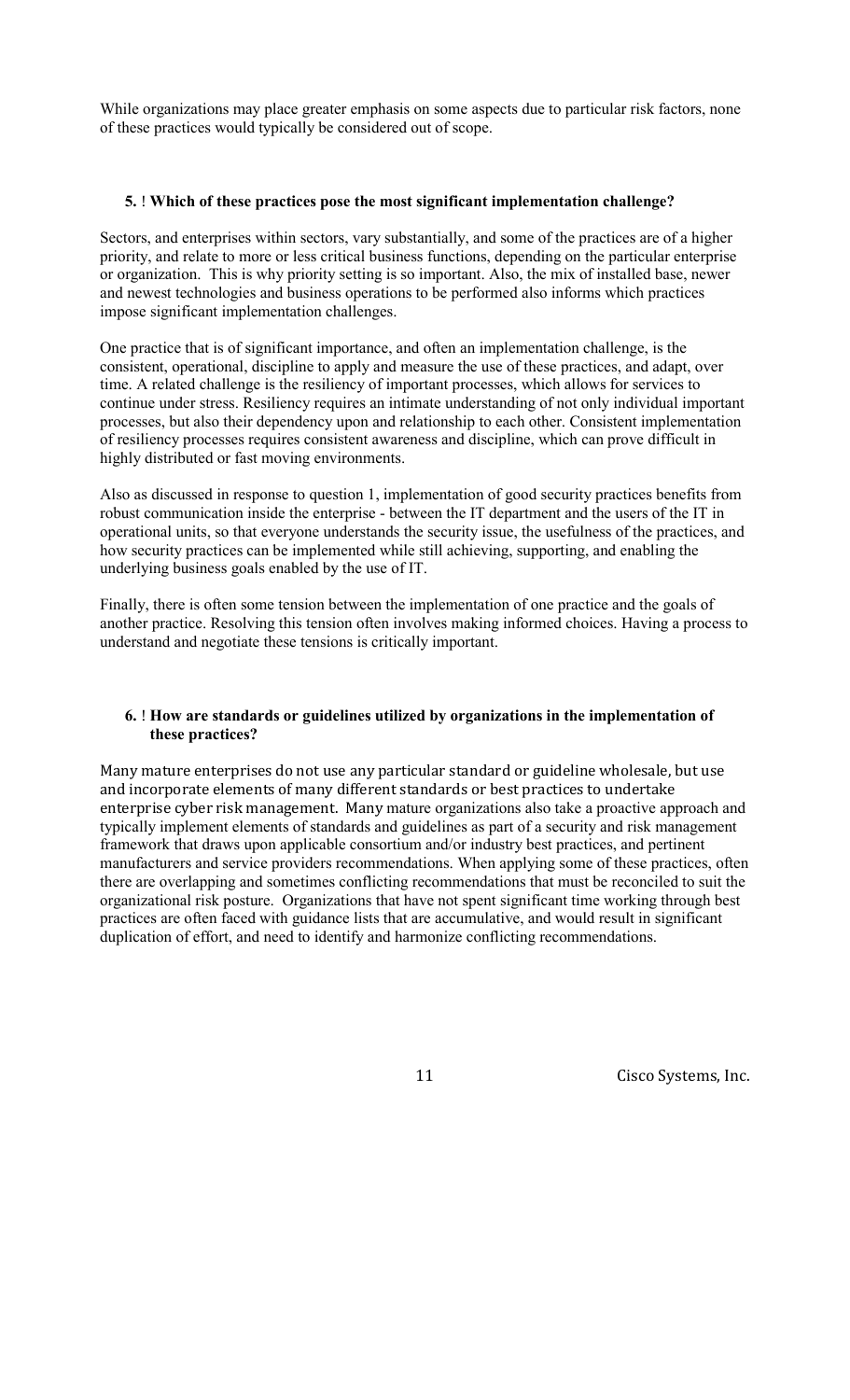## 7. ! Do organizations have a methodology in place for the proper allocation of business resources to invest in, create, and maintain IT standards?

 addressing risks in a holistic risk management program. Less mature organizations may still have a operational and thus the effectiveness of the methodology may vary over time and eventually become Mature organizations would have such a methodology in place, likely aligned with risks as identified in their risk management program. This methodology itself would be subject to a "plan, do, check, act," or similar feedback mechanism, to ensure its ongoing relevancy and adequacy toward methodology, or some portion of it, in place, but frequently the full feedback mechanism is not largely incidental to addressing risk.

## 8. ! Do organizations have a formal escalation process to address cybersecurity risks that suddenly increase in severity?

Many organizations have an incident response plan that will categorize incidents by impact or severity. If an incident changes in severity the escalation process will be implemented and the necessary resources applied to address the risk. There can be multiple escalation processes depending on the type of incident that occurs. One practice related to escalation is the timely recognition of the incident and the corresponding need in many environments to maintain important functions in a degraded or under-stress mode.

## 9. ! What risks to privacy and civil liberties do commenters perceive in the application of these practices?

 thought through as each of these components are incorporated into a security plan. The impact on privacy and civil liberties have to be part of every implementation of a cyber strategy. Security and privacy are not mutually exclusive, and can co-exist. Many of the components listed in the question implicate both privacy and security, and these implications should be understood and

#### 10. What are the international implications of this framework on your global business or in policymaking in other countries?

 on international standards that seek to ensure the interoperability and security of networks and products. What the NIST does here sets a precedent globally. The international implications and the framework is whether something proposed works internationally, and whether the U.S. would be The IT industry is a global industry, both as to the products it sells, and to the location of its own enterprise infrastructure. This is why international standards are so important. The industry is based effects are core to the continued success of the U.S. IT industry as a leading innovation industry into the future. This is why international standards, like the Common Criteria, and the ability to innovate and drive security and interoperability into networks and products is so key. One screen to apply to happy if another country suggested the same thing, or something of the same kind, but of an exaggerated scale. NIST is setting the global path forward, and like most of NIST's work, adhering